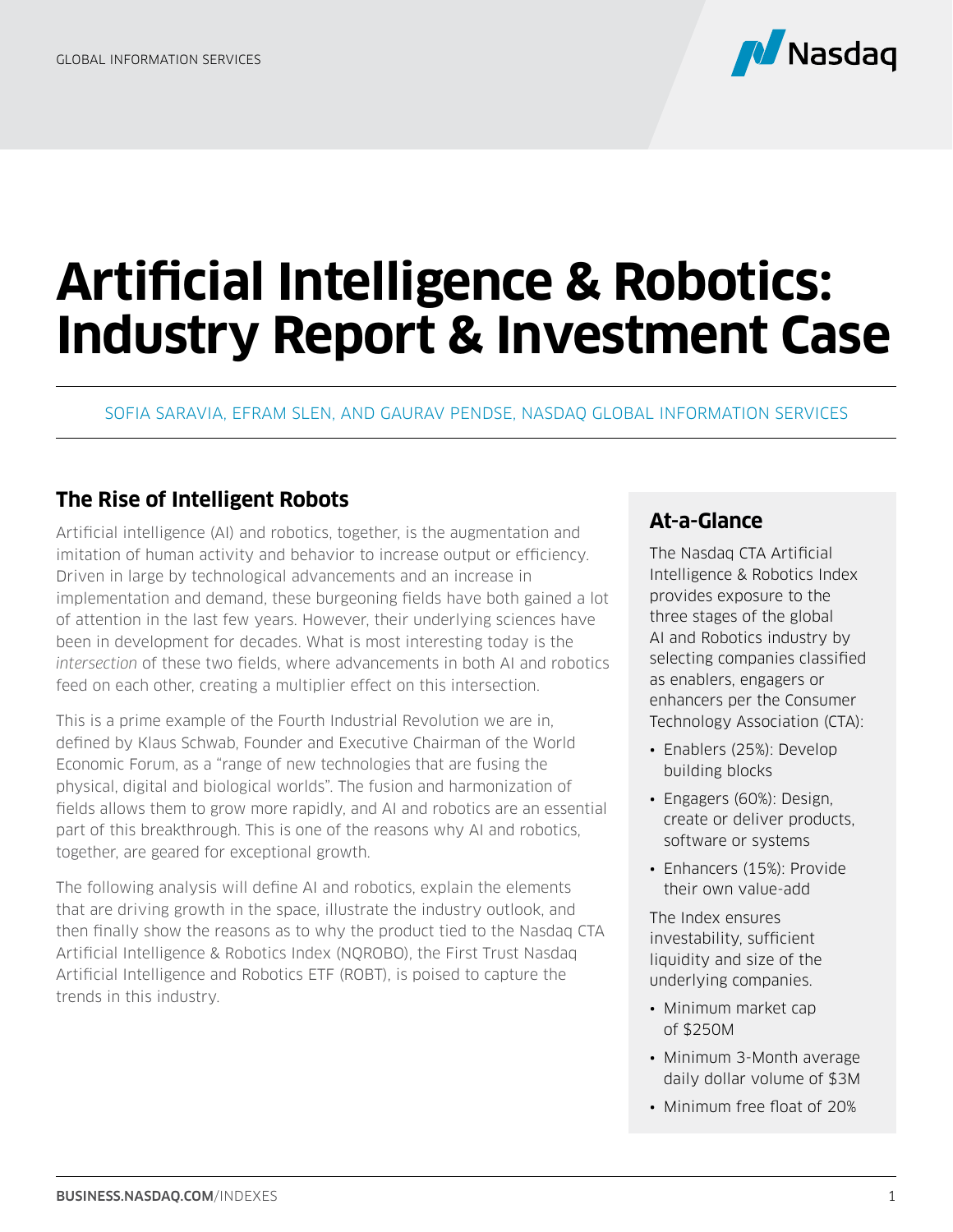## **Defining Artificial Intelligence & Robotics**

Separately, AI and robotics are fundamentally different and can be used for a variety of purposes. Robots are programmable machines that can carry out routine tasks semi-or-fully autonomously. Artificial intelligence, on the other hand, is the development of computer models to complete tasks that would otherwise require human intelligence. In other words, artificial intelligence algorithms are generally self-trained to carry out tasks with some level of human behavior (e.g. language understanding capabilities). This shows that the two branches are fundamentally different, in that robots carry out pre-defined and routine tasks while artificial intelligence attempts to mimic "intelligence". There is, however, an intersection of these two branches, which is artificially intelligent machines1. Artificially intelligent robots or machines are the bridge between artificial intelligence and robotics. They are machines which are controlled by artificial intelligence programs. This allows robots to not only complete routine tasks but also more complex tasks requiring more "intelligence". These two branches can be summarized with the Venn diagram below<sup>1</sup>.



One of the first concepts that come to mind when picturing an example of an artificially intelligent machine is Sophia: a social humanoid robot powered by AI that was developed by Hong Kong-based Hanson Robotics<sup>2</sup>. She is also the first robot in the world to have a nationality after being granted a Saudi Arabian citizenship. Sophia is a human-like robot powered by human-like artificial intelligence—a very intuitive concept.

The reality is, however, that artificially intelligent machines go far beyond humanoid robots; each intelligent robot can take many different forms and can be designed to satisfy a variety of needs. Some examples of AI-enabled robots are disk-shaped robots that vacuum floors, computers that combine eye tracking and speech recognition to replace the keyboard and mouse, unmanned aircrafts, software for analyzing and optimizing designs, and genomics research products.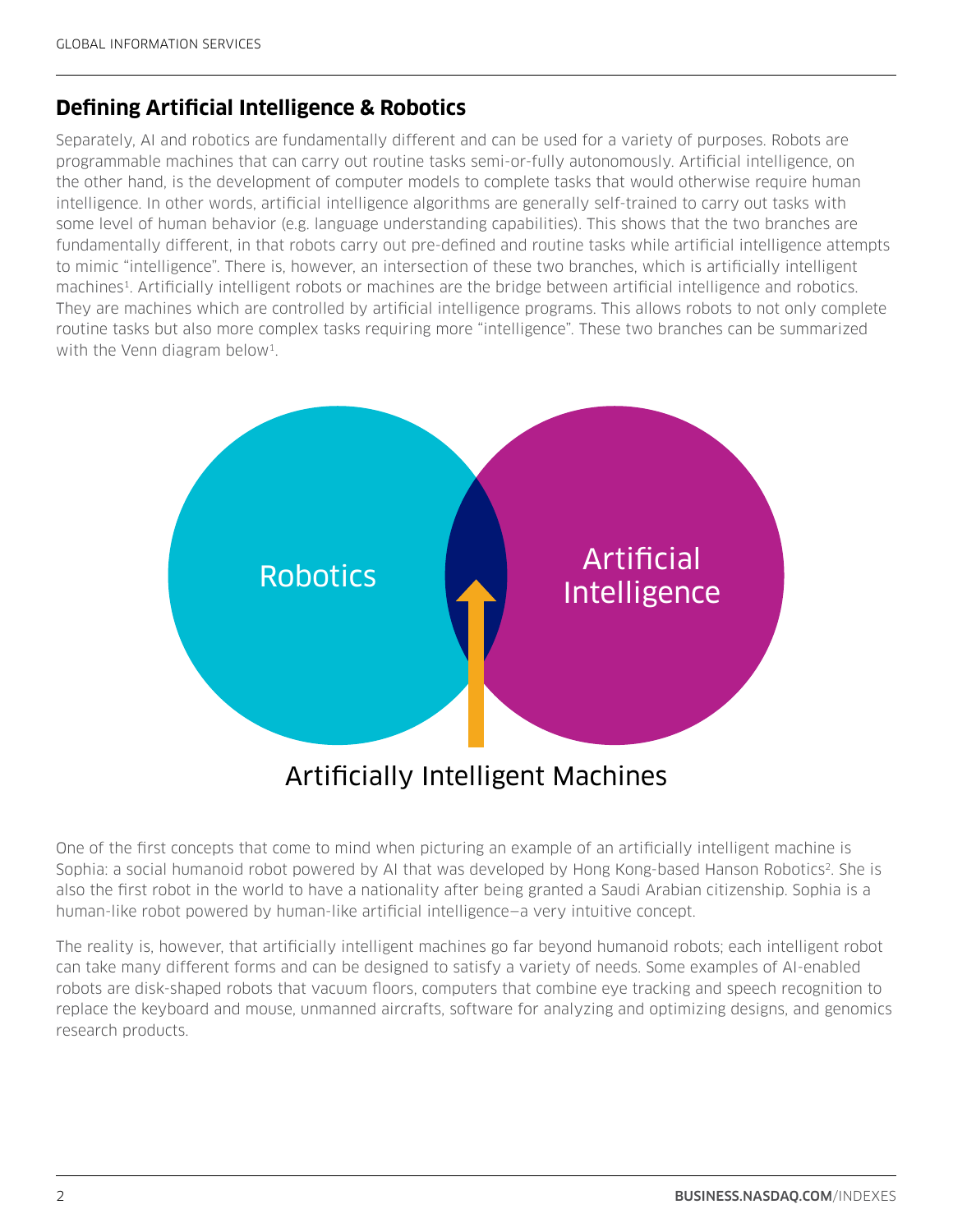## **What is Driving the Growth in Artificial Intelligence & Robotics?**

AI was formally recognized as an academic field during the Dartmouth conference<sup>3</sup> in 1956 and five years later, the first industrial robot was patented by George Devol<sup>4</sup>. So if AI and robotics have been in development for the past 60 years, one may wonder why it is until now that the field is growing faster than ever before.

One reason is that AI and robotics, separately, have been exploding. Some of these insights are captured by Stanford University's AI Index report<sup>5</sup>, which shows the number of Computer Science research papers that mention "Artificial Intelligence" has grown more than 9 times since 1996.



Comparing academic papers from all fields, papers in the field of Computer Science (CS), and AI papers within CS, the Stanford report also found that the annual publishing rate of AI papers within CS has experienced the fastest growth of the three, relative to publishing rates in 1996.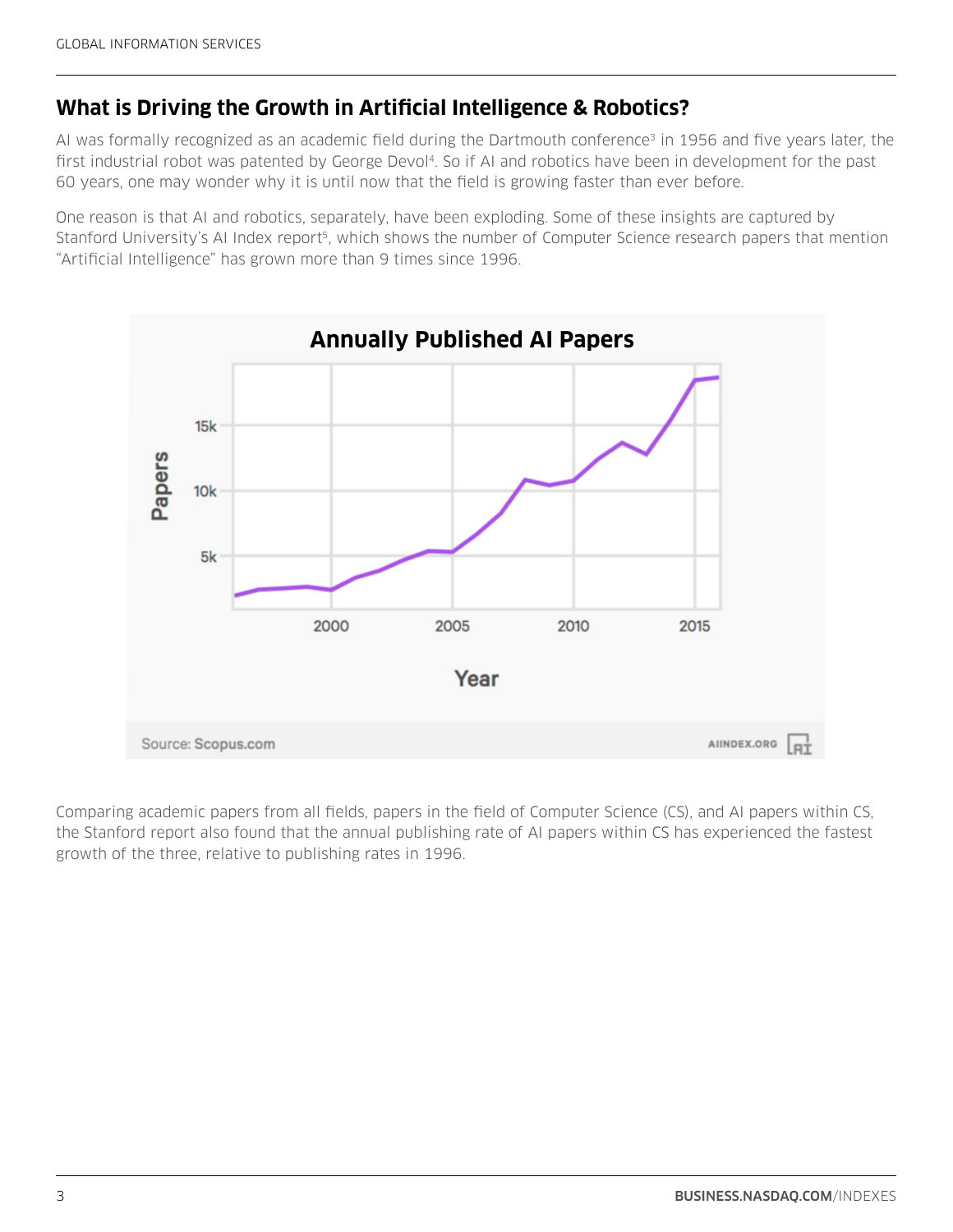

There has also been considerable development and investment in AI, with more startups developing AI systems and more venture capital firms funding them, as shown in the charts below.



Like the AI field, the robotics industry has also seen fast-paced growth since the year 2000. In fact, according to Siemens (using data from the International Federation of Robotics and others), spending on the global robotics market has grown 2.5 times from 2005 to 2015, and the pace at which the industry is growing is expected to accelerate in future years.<sup>6</sup>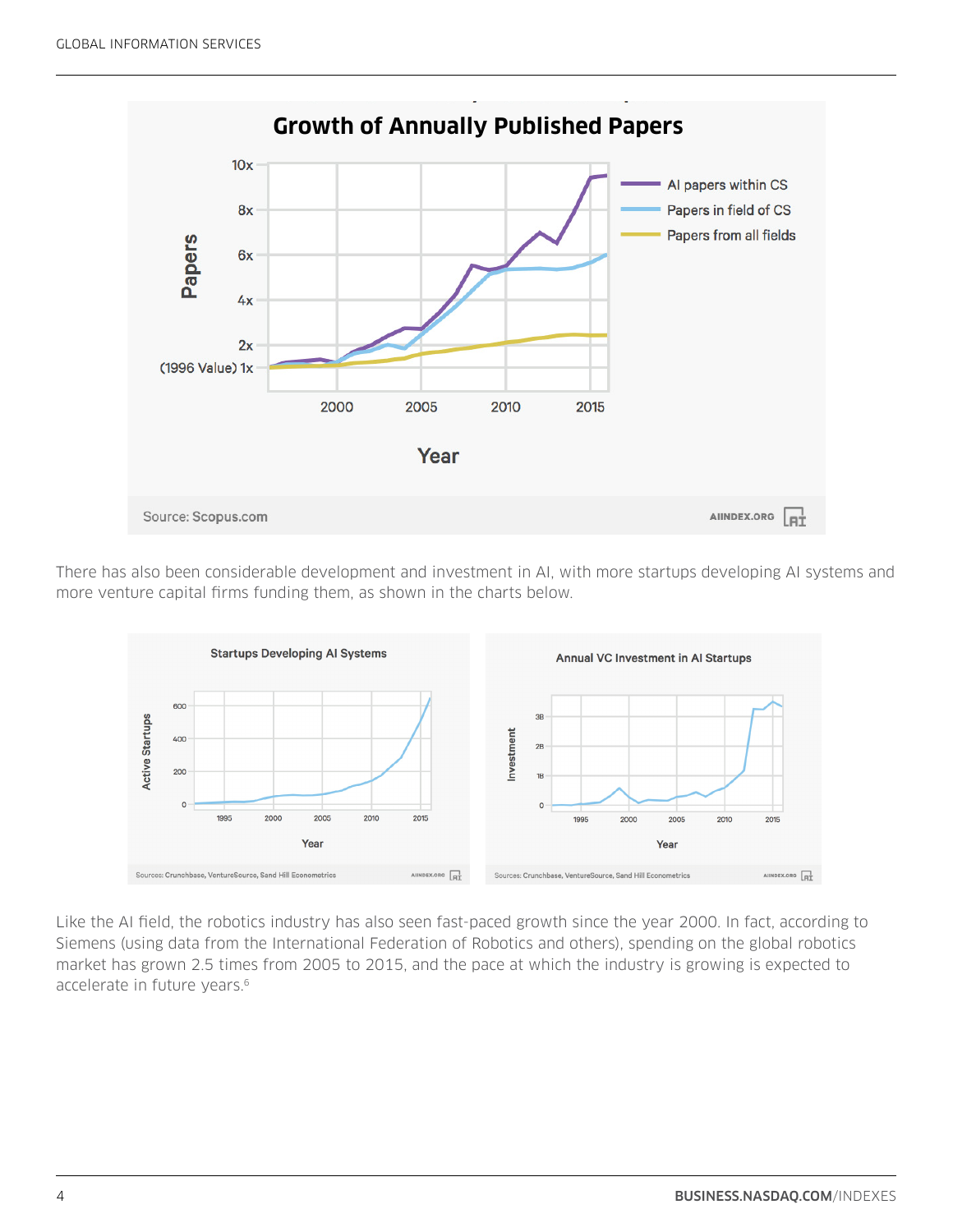

In addition to said growth in the robotics market, there has been a rise in labor costs and drop in robot prices, as one McKinsey & Company analysis showed<sup>7</sup>. These two factors have a direct impact on robot demand: on the one hand, employers are seeking cheaper and more efficient labor given mounting labor costs, particularly in highly-specialized fields where employers have to bid up for top talent; on the other hand, individuals are finding consumer robots more attractive given dropping robot prices.

## Robot prices have fallen in comparison with labor costs.



#### Cost of automation

Source: Economist Intelligence Unit; IMB; Institut für Arbeitsmarkt- und Berufsforschung; International Robot Federation; US Social Security data; McKinsey analysis

McKinsey&Company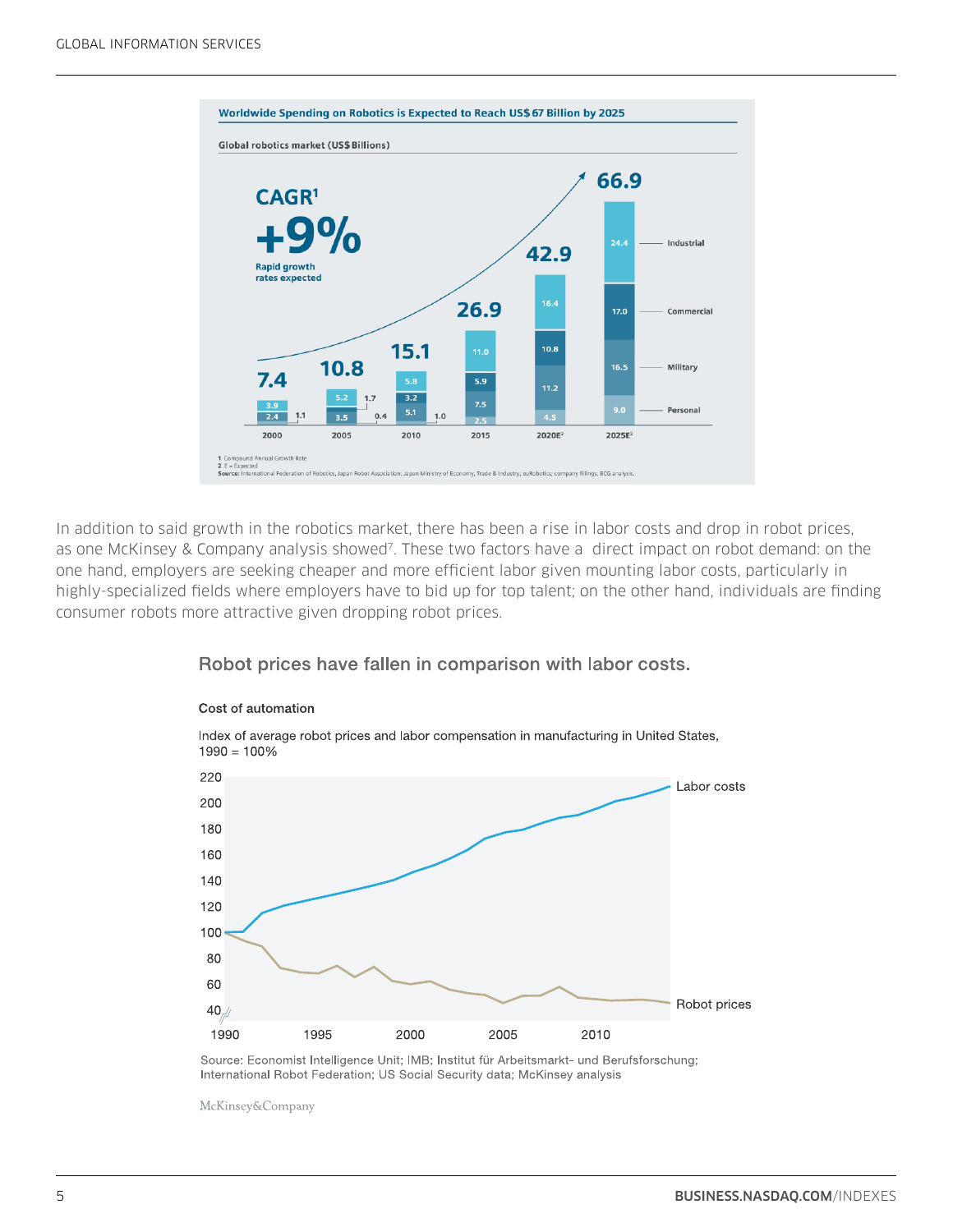#### **Some recent technological breakthroughs that are driving growth in the AI and robotics field are the following:**

- **Unlimited access:** Cloud computing and public data are growing rapidly, enabling a breakthrough in AI computational capability
- **• Big Data:** Artificial intelligence feeds on data to analyze it and make strategic "intelligent" decisions. The International Data Corporation predicts that the amount of data in the world will grow ten times by 2025 to 163 zettabytes from the 16.1ZB of data generated in 20168
- **• Next Wave Robotics:** The sophistication of robotics has grown significantly reflected in devices like drones or intelligent surgical devices, for instance
- **• Machine Cooperation:** One of the greatest advantages of smart robots is that they are able to communicate vast amounts of information very quickly to other robots, and together they have the potential to learn from a pool of shared experiences
- **• Knowledge Sharing:** If one intelligent robot learns something, that lesson can be easily distributed to other robots. This allows smart robots to learn significantly faster than humans

#### **Other factors like adoption, demand and investment are also impacting the field:**

- **Demand for Augmented Human Function:** Average productivity changes in the nonfarm business sector fell from 2.6% during the 2000-2007 period to 1.2% from 2007-20179, according to the Bureau of Labor Statistics, and smart robots that would help increase productivity measures hold promise
- **• Adoption Among Professional Services:** Robo-advisors and surgical robots are some examples
- **Government R&D:** The UK announced £ 68 million pounds (about \$94.2 million USD) in funding for AI and robotics research on November 8th 2017<sup>10</sup>; China is building an AI research industrial park for \$2.1 billion  $USD^{11}$ ; and the US is already leading in AI research funding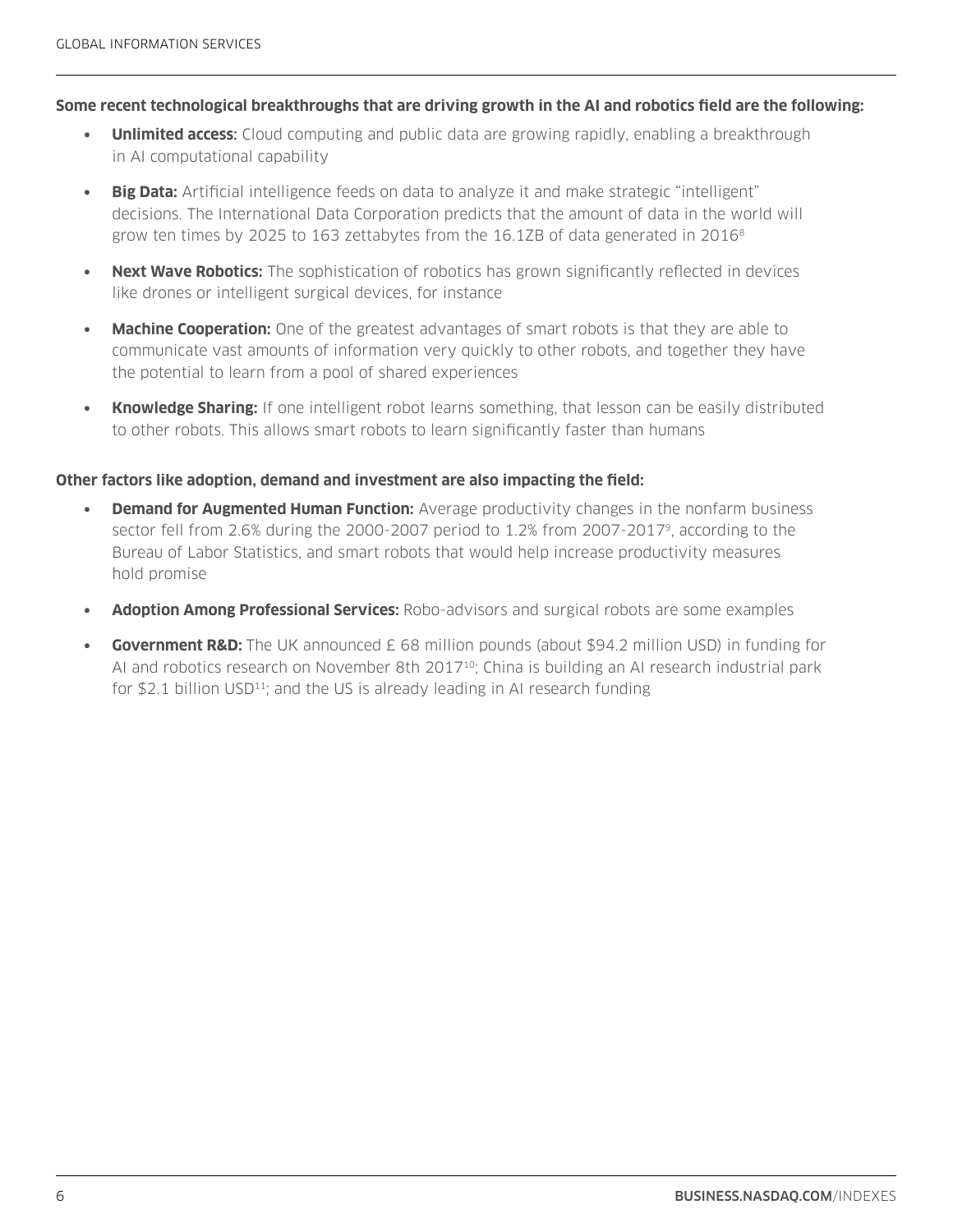# **AI and Robotics in the Fourth Industrial Revolution**

AI and robotics theory and technology have experienced exceptional growth due to some of the technological advancements in recent history mentioned above. But perhaps more importantly, they have been developed to a point that allows these technologies to be used in fusion, cooperation and harmonization. So the growth in one of these technologies boosts growth in the others because they are interconnected. This multiplier effect is what is driving exponential growth in the AI/robotics field.

From the invention of the steam engine and the birth of the factory during the first industrial revolution to the use of electricity applied to mass production to the digital revolution, the Fourth Industrial Revolution is characterized by a "range of new technologies that are fusing the physical, digital and biological worlds

impacting all disciplines, economies and industries, and even challenging ideas about what it means to be human" according to Klaus Schwab, founder of the World Economic Forum (WEF), in his book The Fourth Industrial Revolution.

The Fourth Industrial Revolution is different from the three previous ones for three reasons: velocity, scope and systems impact<sup>12</sup>, and intelligent robots are an essential part of this revolution. In fact, Schwab also states that "robotics, and artificial intelligence generally, are truly at the epicenter of the Fourth Industrial Revolution".

An interconnected map by the WEF shows how the AI and robotics field stems from the Fourth Industrial Revolution and impacts numerous concepts and industries across many sectors.<sup>13</sup>

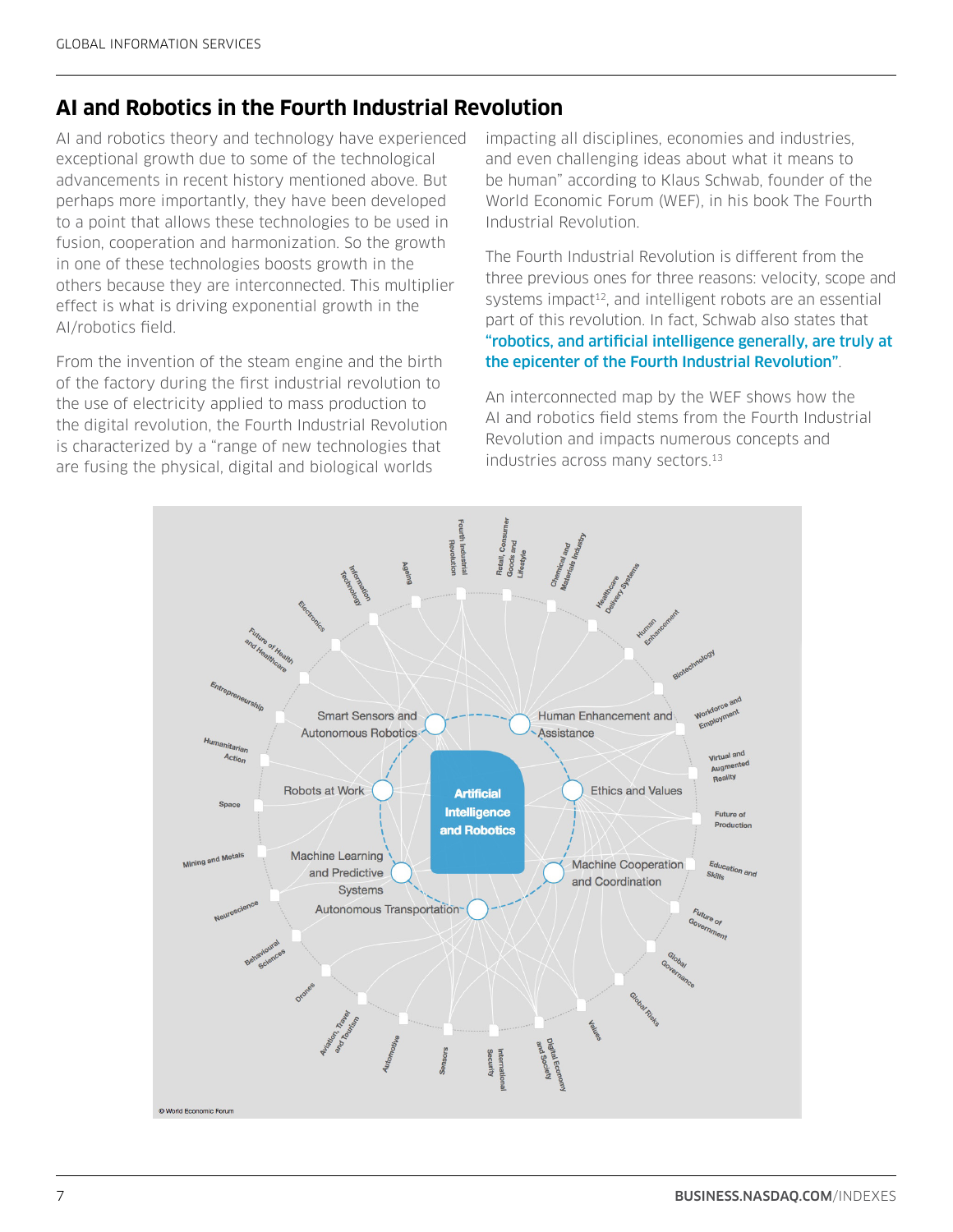# **What is the Industry Outlook for Artificial Intelligence & Robotics?**

According to BusinessWire, the global smart robot industry is expected to reach \$14.3B by 2023, almost tripling from its \$4.9B valuation in 2018 by growing at a CAGR of 23.7% over this five-year time period.14

The competitive landscape in this field is currently dominated by large international companies who are able to design, produce or enhance robots and/or artificial intelligence at a low cost and are able to generate revenue both from direct and indirect sales. Some of the largest leading companies in the space are Samsung, Apple, Tencent, Alphabet and Facebook. There are smaller companies, however, like business software company Cloudera and unmanned aircraft company AeroVironment, that are breaking into the space by providing highly specialized AI and/or robotics.

#### **Some of the primary markets that AI and robotics companies are targeting are:**

- Autonomous Systems
- Industrial Machinery
- Biotechnology

• Software

• Medical

• Automotive

• Defense

- Electronic Equipment
- Manufacturing

# **How Can People Invest in Artificial Intelligence and Robotics?**

Investors can gain access to the global Artificial Intelligence and Robotics space through the First Trust Nasdaq Artificial Intelligence and Robotics ETF (ROBT) that tracks the Nasdaq CTA Artificial Intelligence & Robotics Index (NQROBO).

The Index is constructed such that the underlying securities represent a robust coverage of the space while ensuring investability, adequate liquidity and size.

### **Eligibility criteria:**

- Minimum market cap of \$250M
- Minimum 3-Month average daily dollar volume of \$3M
- Minimum free float of 20%
- Classified as an Artificial Intelligence or Robotics company as an enabler, engager or enhancer as determined by Consumer Technology Association (CTA):
	- 1. Enablers are companies that develop the building block components for robotics or artificial intelligence, such as advanced machinery, autonomous systems/self-driving vehicles, semiconductors, databases used for machine learning
	- 2. Engagers are companies that design, create, integrate, or deliver robotics and/or artificial intelligence in the form of products, software, or systems
	- 3. Enhancers are companies that provide their own value-added services within the Artificial Intelligence and Robotics ecosystem, but which are not core to their product or service offering

The top 30 securities (or more inclusive of ties) within each of the three categories – Enablers, Engagers and Enhancers - are selected for a total of 90 (or more inclusive of ties) securities in the Index at the time of the semiannual evaluations utilizing CTA's AI/Robotics Intensity Rating. This rating is designed to capture the perceived degree of a company's AI/Robotics sector involvement within each respective Engager, Enabler and Enhancer category.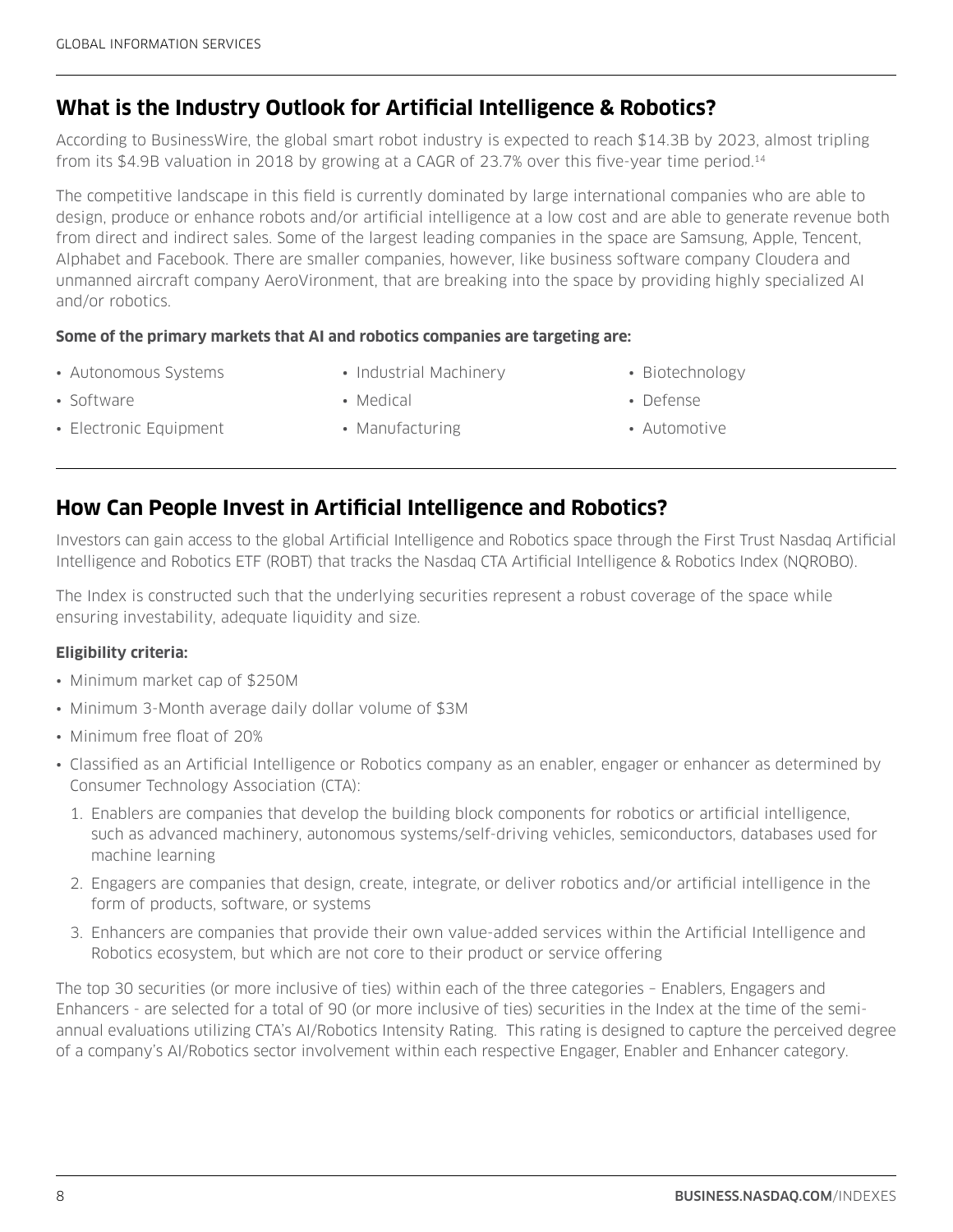#### **The index employs a modified equal weighting methodology where each category receives the following weights:**

• Enablers: 25% • Engagers: 60% • Enhancers: 15%

With each category having 30 securities, what that means is that, as of each rebalance, each security classified as an Enabler is assigned a weight of 25%/30 = 0.83%, each Engager is assigned a weight of 2%, and each Enhancer is assigned a weight of 0.5%.

The reasoning behind why a significantly larger weight is assigned to the Engagers category is that AI and robotics products developed, integrated or delivered by companies in this category account for a large portion of the company's revenue. Following a similar logic, companies in the Enablers category receive a significant yet more indirect impact in terms of revenue from AI/robotics products. Last, it is important to capture companies that overlay their own value-added services to devices in the industry, but since these are not the core revenue generating services of the companies in question, the Enhancers category is capped at a lower weight.

The index is evaluated semi-annually in March and September using data through the end of January and July. The results of the semi-annual evaluations go effective after the close of trading the third Friday in March and September. The other two quarters, June and December, have index rebalances, where weights are adjusted to be brought back in-line to the stated weighting methodology of the index (explained further below), but no other review is enacted at those times. Note that these weights are assigned as of the end of February, May, August and November that go effective after the close of trading the third Friday the following month (March, June, September, December).

The growth of the companies in the Nasdaq CTA Artificial Intelligence & Robotics Index from a total return standpoint (NQROBOT) is remarkable. Though the live Index officially launched on December 18, 2017, NQROBOT has outperformed the S&P 500 TR Index by more than 1000% since its first day of back-tested history in September 2001 through the end of February 2018.



#### Index Performance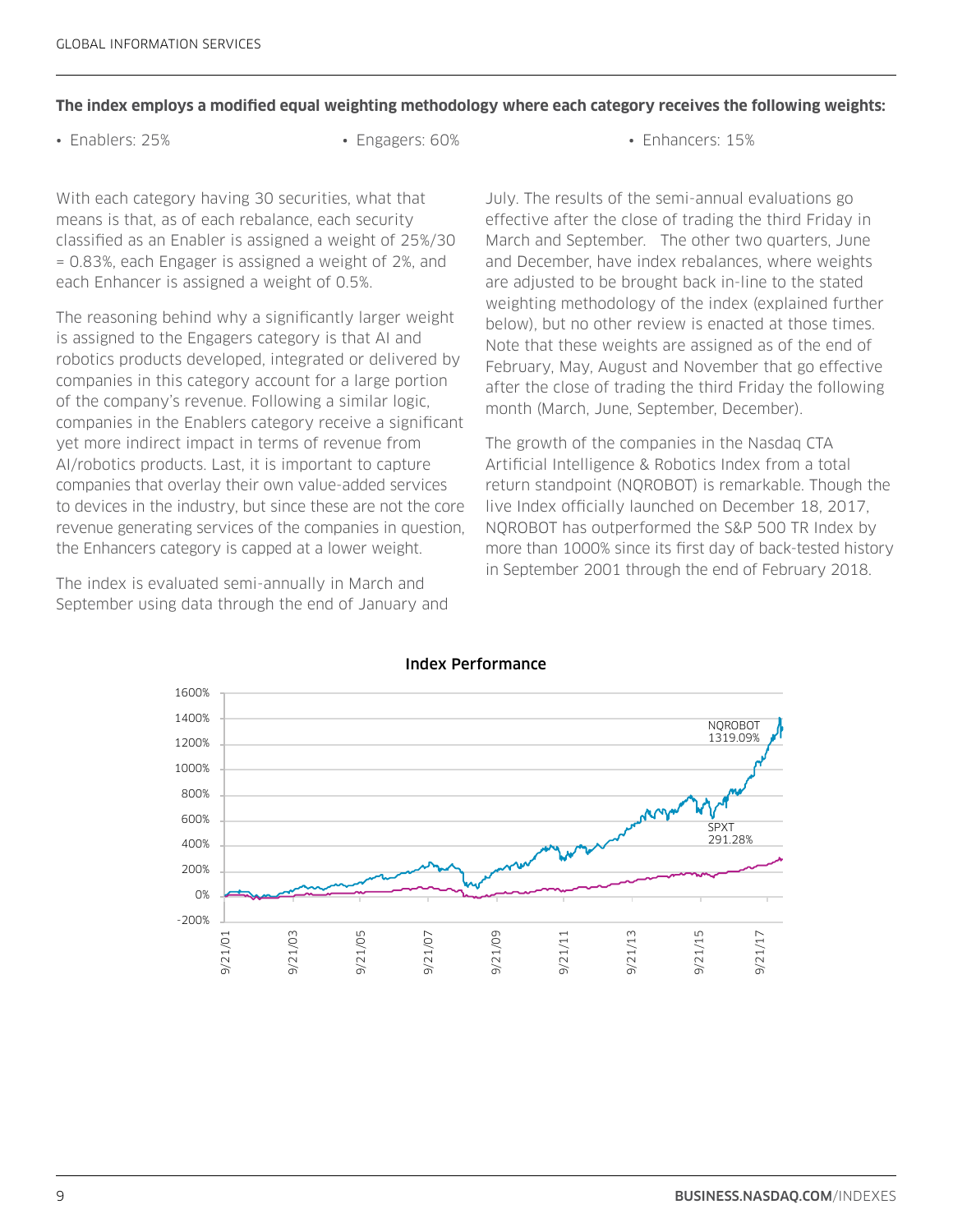From an ICB Industry perspective, it's not surprising to see more than half of the companies fall in the Technology industry.



ICB Industry Classification (1/31/2018)

While it's helpful to see the way in which securities are classified within a classification framework such as ICB, it's important to note that the diversification element within this Index is truly driven by the different types of AI and Robotics companies: Engagers, Enablers, and Enhancers. As such, that is why the Index has the cap at 30 securities within each category.

The top ten holdings as of January 31, 2018, are shown here. The average market cap of securities in the top ten is \$7.8B.



Top Ten Holdings in NQROBO (1/31/2018)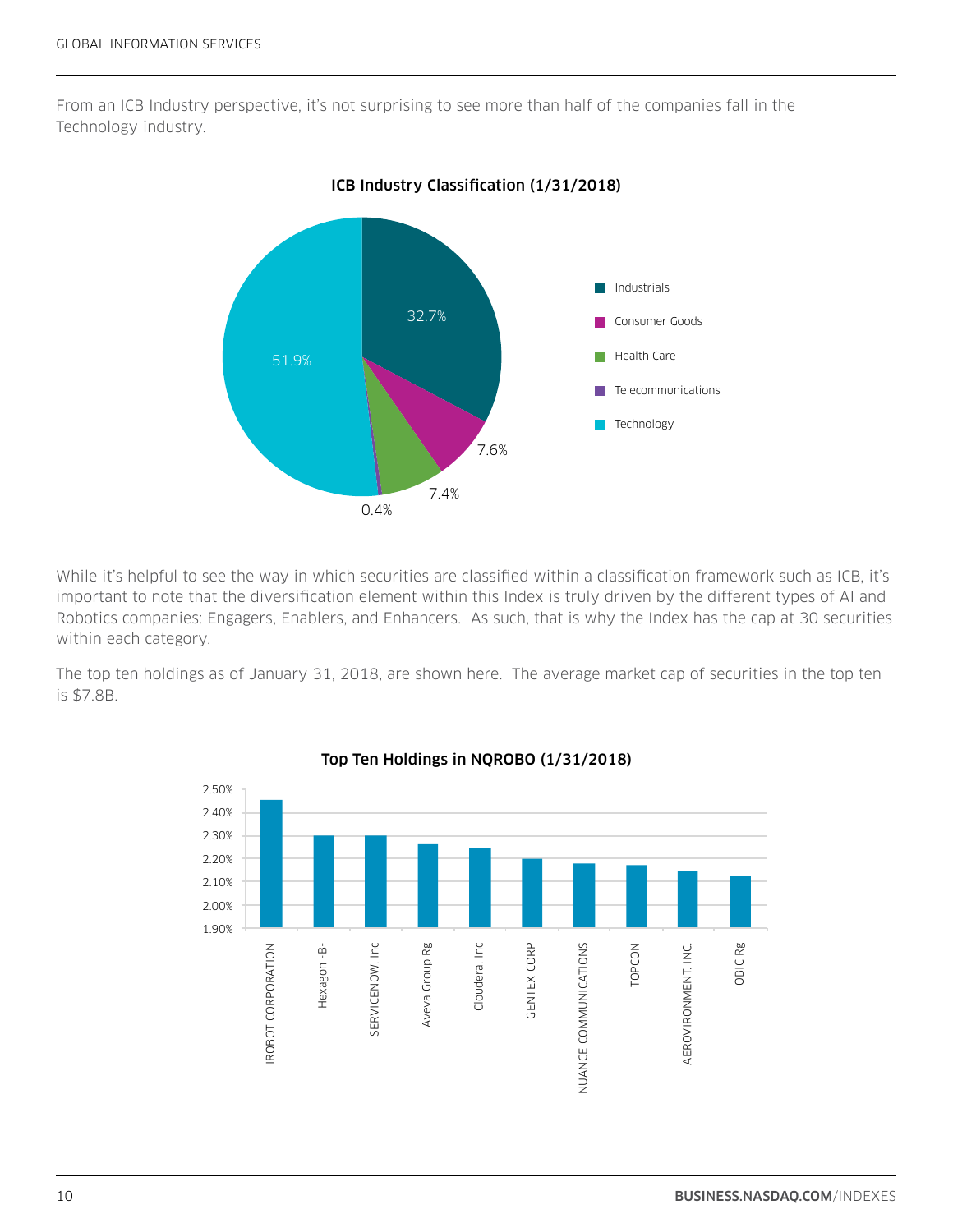Not included in the top ten but in the Index are eleven mega cap companies whose market cap was over \$100B as of January 31, 2018. They are shown in the chart with their respective Index weights. Their lower weights indicate that they were not classified as Engagers but rather as Enhancers or Enablers. This shows that, while the mega cap companies are certainly represented in this Index as Enhancers and Enablers, much larger exposure is given to the types of companies that directly offer products and services related to this space.



#### Mega Cap Holdings in NQROBO (1/31/2018)

Interestingly, as of January 31, 2018, the average market cap of all companies in the Nasdaq CTA Artificial Intelligence & Robotics Index was higher than the S&P 500 at \$55.6B vs \$49.6B. However, at a weighted average market cap perspective (index weight of each security times its respective market cap) it follows that the S&P 500 is higher because the Nasdaq CTA Artificial Intelligence & Robotics Index gravitates towards having smaller cap names in the Engager category (weighted average market cap chart shown with data as of January 31, 2018).



#### Weighted Average Market Cap (\$M)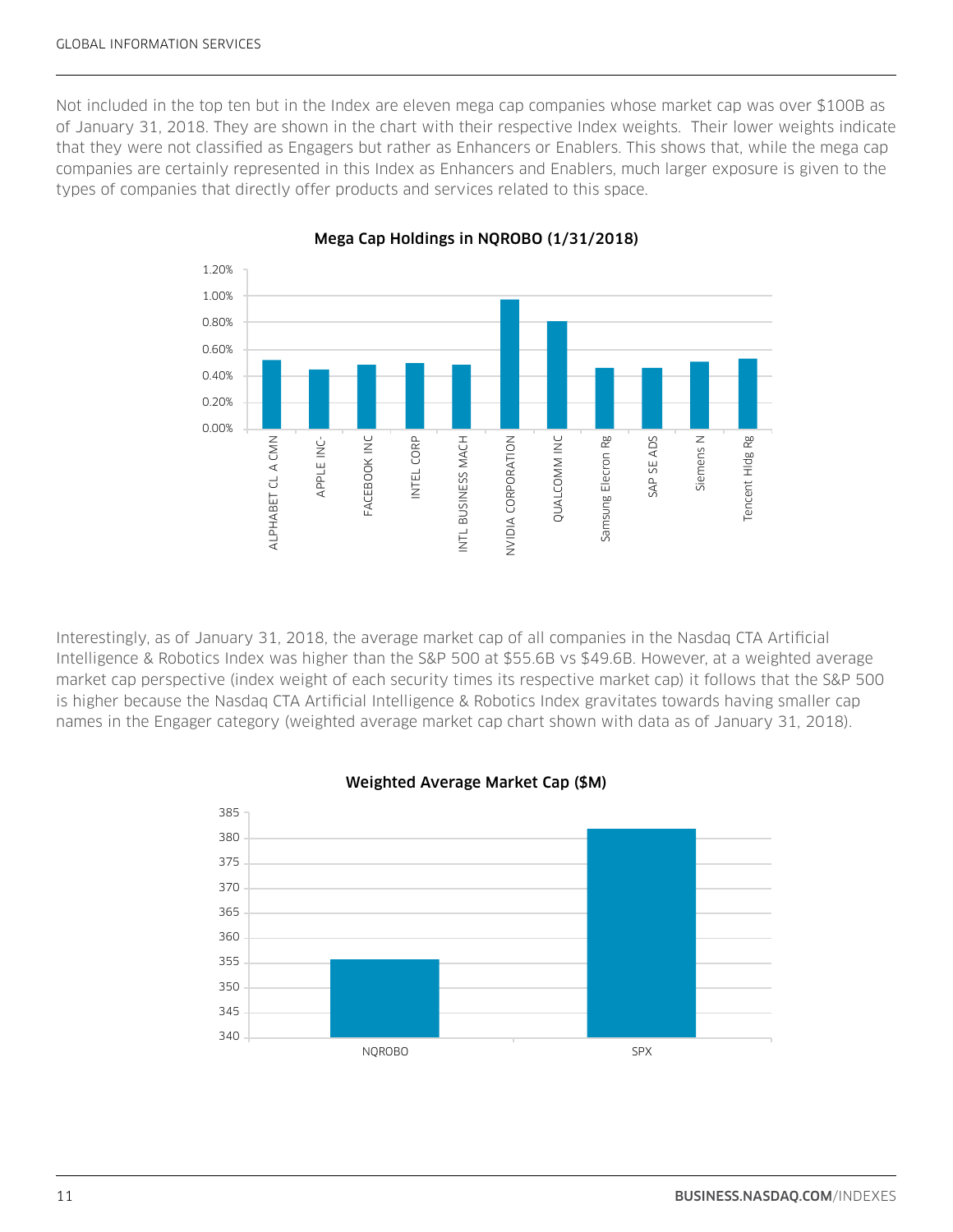Given the nature of the Artificial Intelligence and Robotics industries, it follows that there is a strong focus on research and development. Taking that in proportion to sales, the Nasdaq CTA Artificial Intelligence & Robotics Index has a higher figure, on average, than the S&P 500.



R&D as % of Sales

## **Comparison to other Artificial Intelligence and Robotics Indexes**

The First Trust Nasdaq Artificial Intelligence and Robotics ETF (ROBT), which tracks Nasdaq CTA Artificial Intelligence & Robotics Index (NQROBO), came to market after two predecessors in the space: the Robo Global Robotics & Automation Index ETF (ROBO) launched in October 2013 and the Global X Robotics & Artificial Intelligence ETF (BOTZ) launched almost three years after that in September 2016.

Since year-end 2010 to the end of February 2018, the underlying price return indexes, the Nasdaq CTA Artificial Intelligence & Robotics Index (NQROBO), the ROBO Global® Robotics and Automation Index (ROBO) and the Indxx Global Robotics & Artificial Intelligence Thematic Index (IBOTZ), which do not account for dividends, have performed fairly similarly. (Price return values are shown below since IBOTZ does not have a publically available total return index).

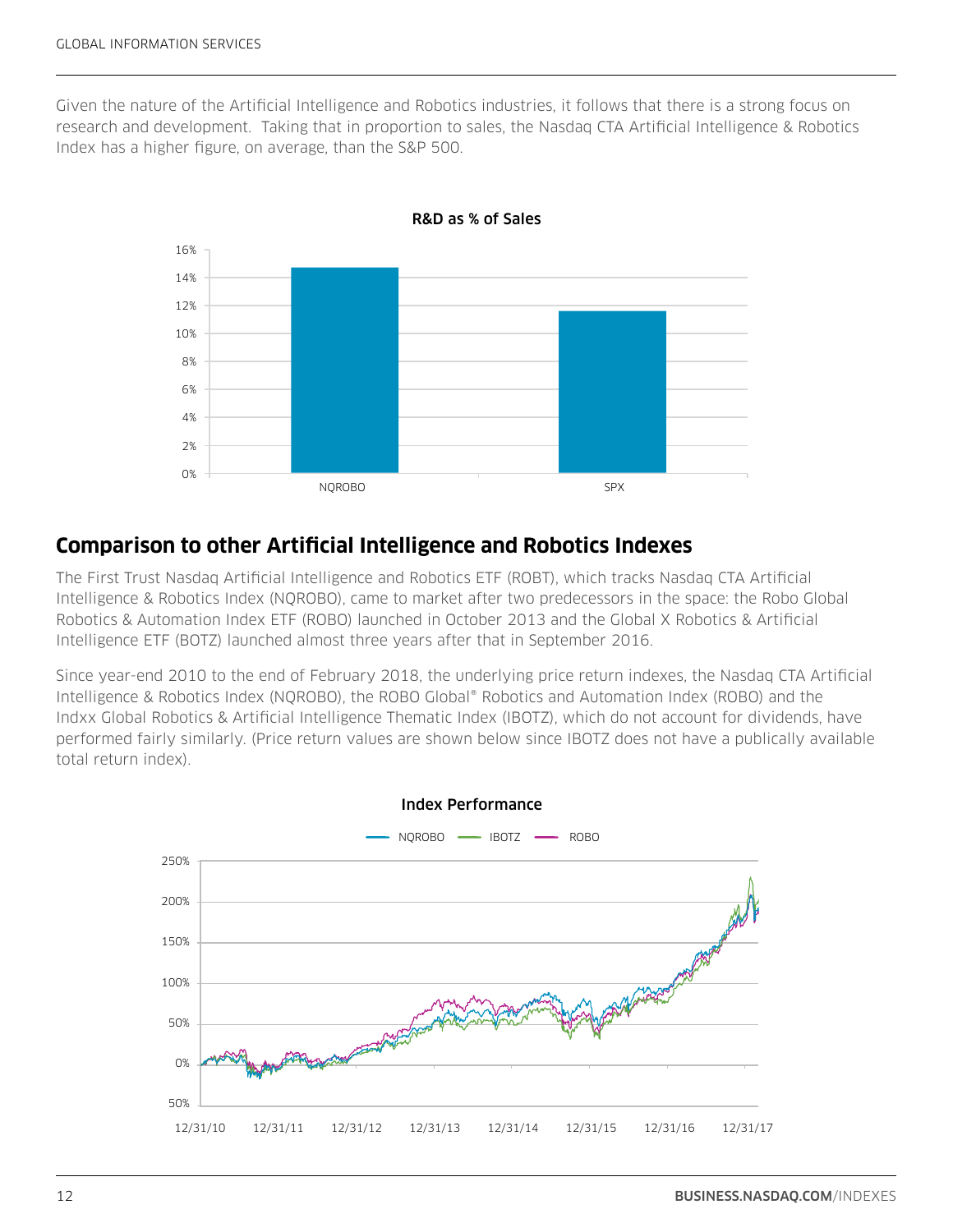Additionally, annualized volatility figures of the three indexes are summarized below. The table shows that in recent periods, NQROBO's volatility has generally been fairly close to ROBO and lower than IBOTZ.

| VOLATILITY AS OF 2/28/2018 | <b>NOROBO</b> | <b>IBOTZ</b> | <b>ROBO</b> |
|----------------------------|---------------|--------------|-------------|
| <b>YTD</b>                 | 18.34%        | 20.58%       | 18.06%      |
| 6-Month                    | 12.43%        | 15.61%       | 12.83%      |
| 1-Year                     | 11.47%        | 12.82%       | 11.12%      |
| 3-Year                     | 13.93%        | 14.82%       | 13.18%      |
| 5-Year                     | 13.48%        | 14.35%       | 12.51%      |

Despite similarities in terms of past performance and somewhat similar volatility figures, the underlying baskets of the three indexes vary widely. Since these three indexes were designed to provide a global exposure to the AI, robotics and automation fields, one would assume that in such a niche space, these would track fairly similar baskets. But as one recent Bloomberg Intelligence research piece by Psarofagis and Balchunas compared, out of 142 unique holdings across the ETFs, only 15 exist in all three.<sup>15</sup>

# **Overlapping Index Companies (1/31/2018)**

| <b>TICKER</b> | <b>COMPANY NAME</b>  | <b>TICKER</b> | <b>COMPANY NAME</b> |
|---------------|----------------------|---------------|---------------------|
| <b>ABBN</b>   | ABB RG               | 6503          | MITSUBISHI ELECT RG |
| <b>AVAV</b>   | AEROVIRONMENT, INC.  | <b>NVDA</b>   | NVIDIA CORPORATION  |
| 6383          | DAIFUKU RG           | 6645          | OMRON CORP RG       |
| 6954          | <b>FANUC RG</b>      | 6273          | SMC CORP RG         |
| <b>ISRG</b>   | INTUITIVE SURG, INC. | <b>TECN</b>   | TECAN GRP N         |
| <b>IRBT</b>   | IROBOT CORPORATION   | <b>TRMB</b>   | TRIMBLE INC.        |
| <b>JBT</b>    | JOHN BEAN TECH CORP  | 6506          | YASKAWA ELECTRIC RG |
| 6861          | KEYENCE CORP RG      |               |                     |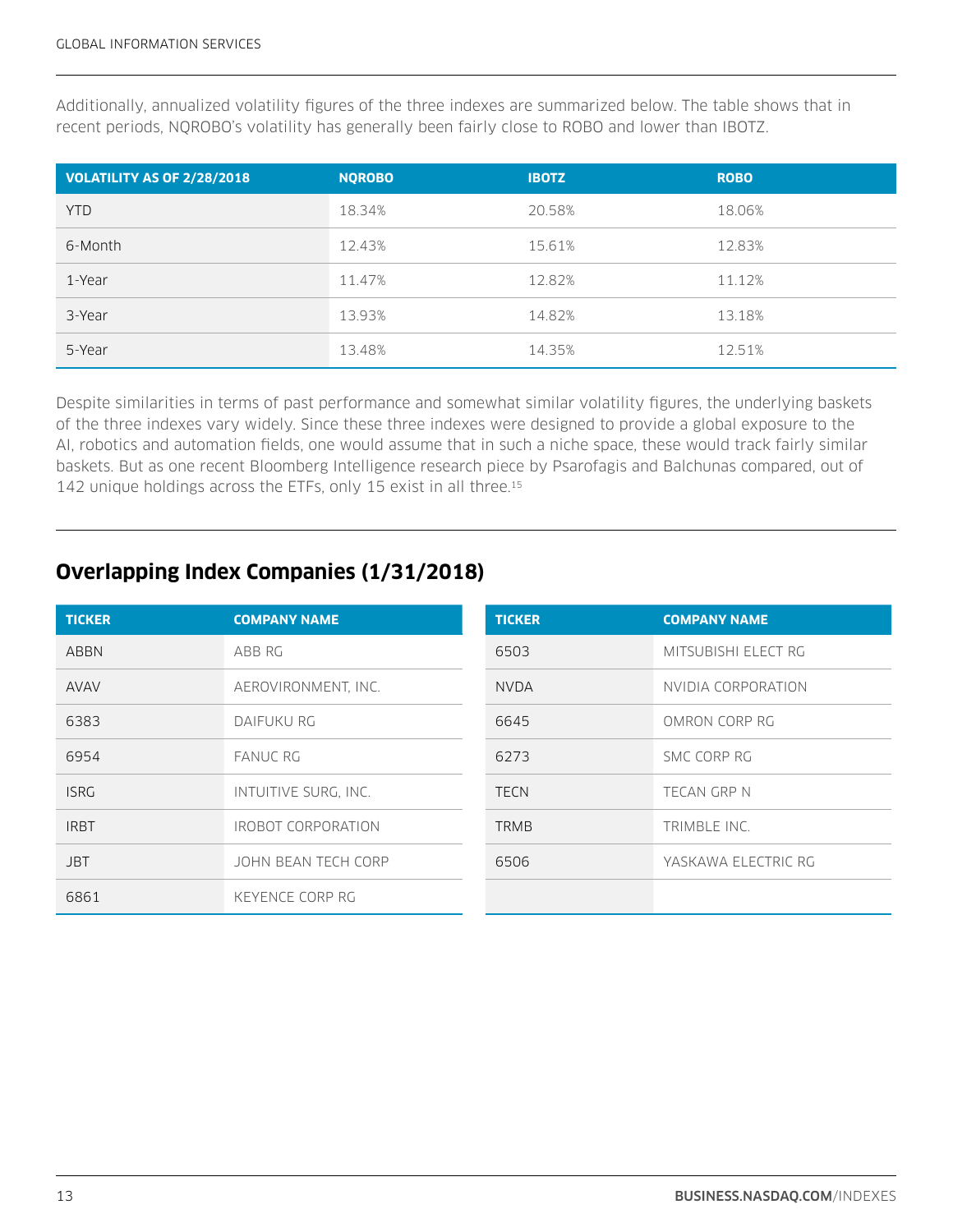The disparity in the underlying baskets stems from the different approaches in their methodologies and weighting schemes.

|                             | <b>NQROBO</b>                                                                                                                                                                                                                                                                                                          | <b>ROBO</b>                                                                                                                                                                                                                                                                                                                                                                                                        | <b>IBOTZ</b>                                                                                                                                                        |
|-----------------------------|------------------------------------------------------------------------------------------------------------------------------------------------------------------------------------------------------------------------------------------------------------------------------------------------------------------------|--------------------------------------------------------------------------------------------------------------------------------------------------------------------------------------------------------------------------------------------------------------------------------------------------------------------------------------------------------------------------------------------------------------------|---------------------------------------------------------------------------------------------------------------------------------------------------------------------|
| <b>NUMBER OF COMPONENTS</b> | 88                                                                                                                                                                                                                                                                                                                     | 88                                                                                                                                                                                                                                                                                                                                                                                                                 | 29                                                                                                                                                                  |
| Methodology                 | Selects companies in<br>artificial intelligence and<br>robotics that are classified<br>as either enablers, engagers<br>or enhancers as determined<br>by the Consumer Technology<br>Association (CTA) with<br>the purpose of capturing<br>players at the three stages<br>of involvement in the AI and<br>robotics space | Includes "bellwether"<br>companies (established<br>leading players whose core<br>business is directly related<br>to Robotics and Automation)<br>and "non-bellwether"<br>companies (those players<br>with a distinct portion of<br>their business and revenue<br>in Robotics and Automation<br>and that have the potential<br>to grow through innovation<br>and market adoption of their<br>products and services). | Tracks companies in robotics<br>and AI including those<br>involved with industrial<br>robotics and automation,<br>non-industrial robots, and<br>autonomous vehicles |
| Weighting                   | Equal Weight within each<br>category:<br>• Enablers $(25%)$<br>• Engagers $(60%)$<br>• Enhancers (15%)                                                                                                                                                                                                                 | Equal Weight within each<br>category:<br>• Bellwether (40%)<br>• Non-Bellwether                                                                                                                                                                                                                                                                                                                                    | (60%) Market Cap Weighted                                                                                                                                           |

| <b>Number of Companies only in NOROBO</b> |    |  |  |  |  |
|-------------------------------------------|----|--|--|--|--|
| Fnabler                                   | 8  |  |  |  |  |
| Engager                                   | 17 |  |  |  |  |
| <b>Enhancer</b>                           | 23 |  |  |  |  |
| Total                                     | 48 |  |  |  |  |

To show which companies are unique to NQROBO when compared to its peers, out of 48 companies (from a total of 88 index components) that do not appear in the other two indexes, almost half are classified as Enhancers, followed by Engagers and finally Enablers.

The important difference about NQROBO when compared to the other two indexes in AI/Robotics is that its tiered methodology is designed to track the three levels of the AI and robotics industry involvement. While IBOTZ and ROBO include companies that either serve as building blocks or

are directly involved in creating products or services, these indexes generally overlook companies that leverage artificial intelligence and robotics to make these products or services more valuable. Examples of these "enhancer" companies in NQROBO that not appear in IBOTZ or ROBT are shown below.

#### Enhancers:

- **• Tesla** Inc. designs, manufactures, and sells high-performance electric vehicles and electric vehicle powertrain components.
- **• Facebook**, Inc. is a social networking website that allows people to communicate with friends, family and coworkers.
- **• Tencent** Holdings Limited, an investment holding company, provides Internet and mobile value-added services (VAS), online advertising services, and e-commerce transactions services.

In addition to this important difference, the three indexes in the space provide quite distinct country and industry exposures despite the fact that in theory these all provide global exposure to the AI and robotics space.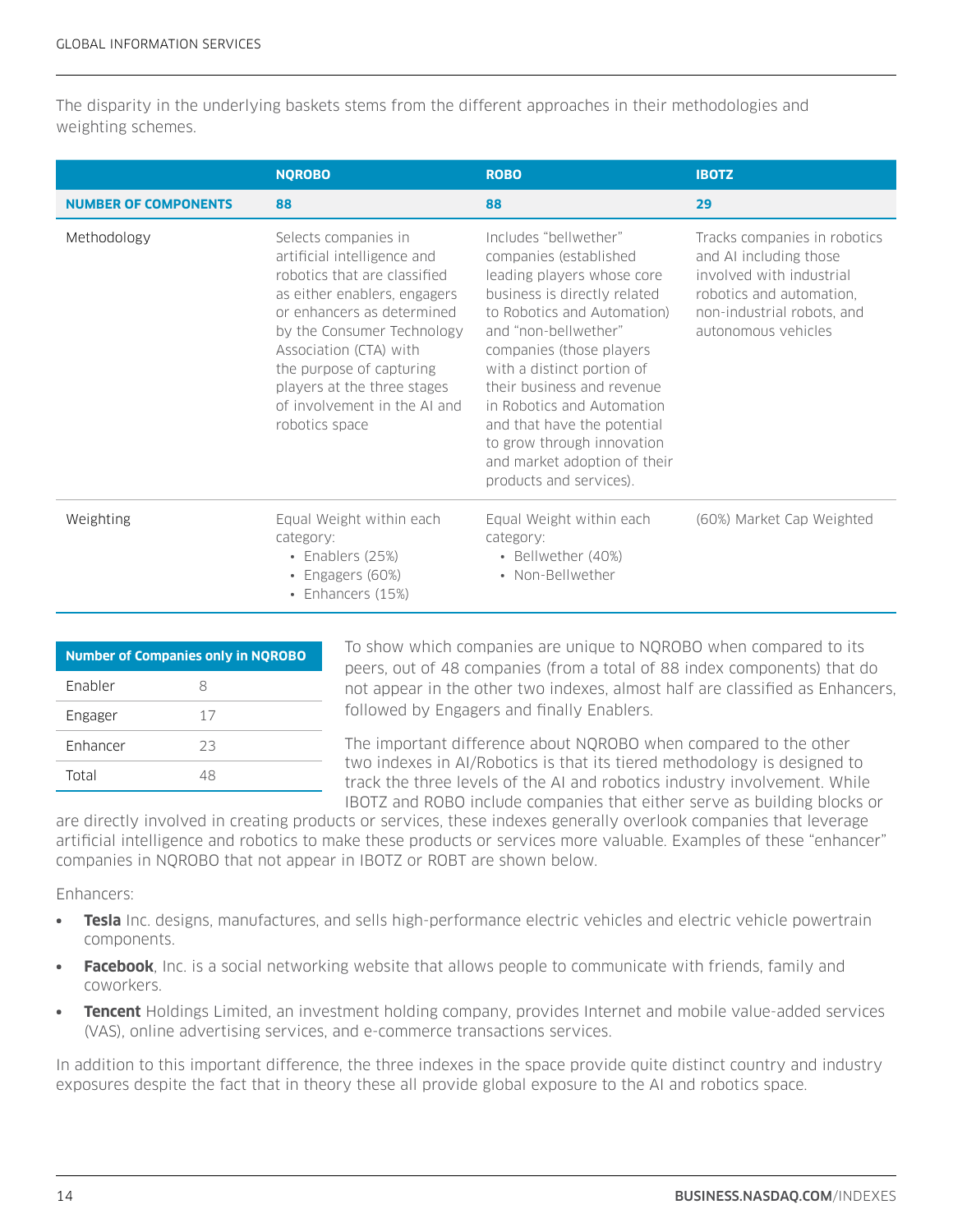In the table below, NQROBO assigns the highest weight to companies domiciled in the USA (56%) followed by ROBO (42%), while IBOTZ tilts more heavily towards Japan (50%).

| <b>COUNTRY</b> | <b>NOROBO</b> | <b>IBOTZ</b>             | <b>ROBO</b> | <b>COUNTRY</b>     | <b>NOROBO</b>            | <b>IBOTZ</b>             | <b>ROBO</b> |
|----------------|---------------|--------------------------|-------------|--------------------|--------------------------|--------------------------|-------------|
| <b>USA</b>     | 55.8%         | 28.7%                    | 41.9%       | China              | 1.8%                     | $\overline{\phantom{m}}$ | 1.7%        |
| Japan          | 14.4%         | 49.7%                    | 26.6%       | Taiwan             | 0.9%                     | $\overline{\phantom{a}}$ | 5.5%        |
| United Kingdom | 8.6%          | 4.3%                     | 0.9%        | <b>Netherlands</b> | 0.8%                     | $\overline{\phantom{a}}$ | 0.9%        |
| Sweden         | 4.9%          | $\overline{\phantom{a}}$ | 2.1%        | Canada             | 0.5%                     | 0.8%                     | 1.0%        |
| Switzerland    | 4.5%          | 7.8%                     | 4.5%        | South Korea        | 0.5%                     | 5.0%                     | 1.3%        |
| Germany        | 2.7%          | 0.6%                     | 8.9%        | Finland            | $\overline{\phantom{a}}$ | 2.1%                     | 0.9%        |
| France         | 2.5%          | $\overline{\phantom{m}}$ | 1.9%        | <i>Israel</i>      | $\qquad \qquad -$        | 1.0%                     | 1.8%        |
| <b>Brazil</b>  | 2.1%          | $\overline{\phantom{a}}$ |             |                    |                          |                          |             |

When comparing the industry breakdown of the three indexes in question, NQROBO provides the highest exposure to the Technology sector (52%) when compared to IBOTZ (10%) and ROBO (19%). The other big difference is that IBOTZ and ROBO both assign the highest weight to Industrials (77% and 65%, respectively), while NQROBO allocates a lower weight (33%) to this sector.

| <b>INDUSTRY</b> | <b>NOROBO</b> | <b>IBOTZ</b> | <b>ROBO</b> | <b>INDUSTRY</b>    | <b>NOROBO</b>            | <b>IBOTZ</b>             | <b>ROBO</b>              |
|-----------------|---------------|--------------|-------------|--------------------|--------------------------|--------------------------|--------------------------|
| Technology      | 51.9%         | 9.9%         | 18.9%       | Health Care        | 7.4%                     | 12.0%                    | 9.1%                     |
| Industrials     | 32.7%         | 76.5%        | 65.5%       | Telecommunications | 0.4%                     | $\overline{\phantom{m}}$ | $\overline{\phantom{m}}$ |
| Consumer Goods  | 7.6%          | 1.6%         | 3.9%        | Oil & Gas          | $\overline{\phantom{m}}$ | $\qquad \qquad -$        | 2.7%                     |

This analysis shows that while NQROBO, IBOTZ and ROBO all perform similarly and share the common themes of global AI, robotics and automation, their underlying components can vary greatly from one index to another. Specifically, the Nasdaq CTA Artificial Intelligence & Robotics Index includes companies in a tiered approach, indicating that this index is poised to provide investors with exposure to companies that are involved in all stages of the artificial intelligence and robotics market.